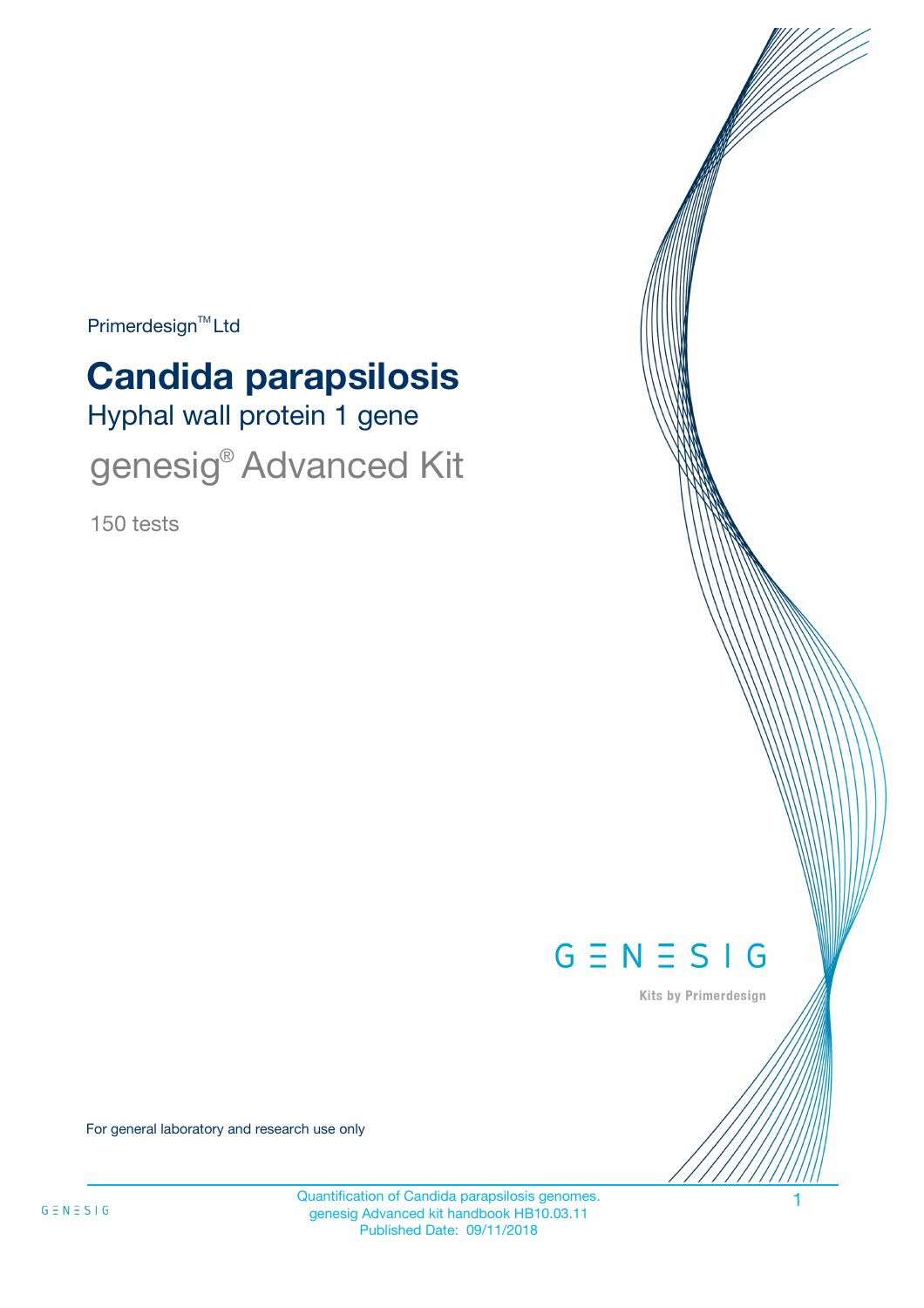## Introduction to Candida parapsilosis

Candida parapsilosis is a fungal species of the Saccharomycetaceae (yeast) family and is now one of the most common candidiasis species after C.albicans. C.parapsilosis is found abundantly in nature and is part of the natural flora of humans and mammals. It is also easily isolated from soil, seawater and plants.

C.parapsilosis cells are oval, round or cylindrical shapes, it does not form true hyphae and exists in yeast or pseudohyphal form.

Candida parapsilosis has a lower virulence compared to C.albicans and has a lower mortality and morbidity in neonates and adults. Common virulence factors between the two species include adherence to epithelial and endothelial cells, proteinase production, pseudohypha formation, phospholipase production and phenotypic switching. The lower virulence of C. parapsilosis is due to its inability to form hyphae.

Individuals that Candida parapsilosis infection poses the biggest risk to includes neonates and patients in intensive care units. Infections are mostly associated with hyperalimentation units, prosthetic devices (e.g. valves) and indwelling catheters. The pathogenicity of C. parapsilosis is limited by intact integument however it can grow in total parenteral nutrition and is able to form biofilms on catheters and other implanted devices – this can lead to wide raging infections including thrush, fungemia, endocarditis, endophthalmitis and arthritis.

Treatment of endocarditis often involves surgery to replace the infected device in association with aggressive anti-fungal medication, however this treatment is not always effective.

Fast and accurate detection of an C.parapsilosis by real time PCR could be greatly beneficial.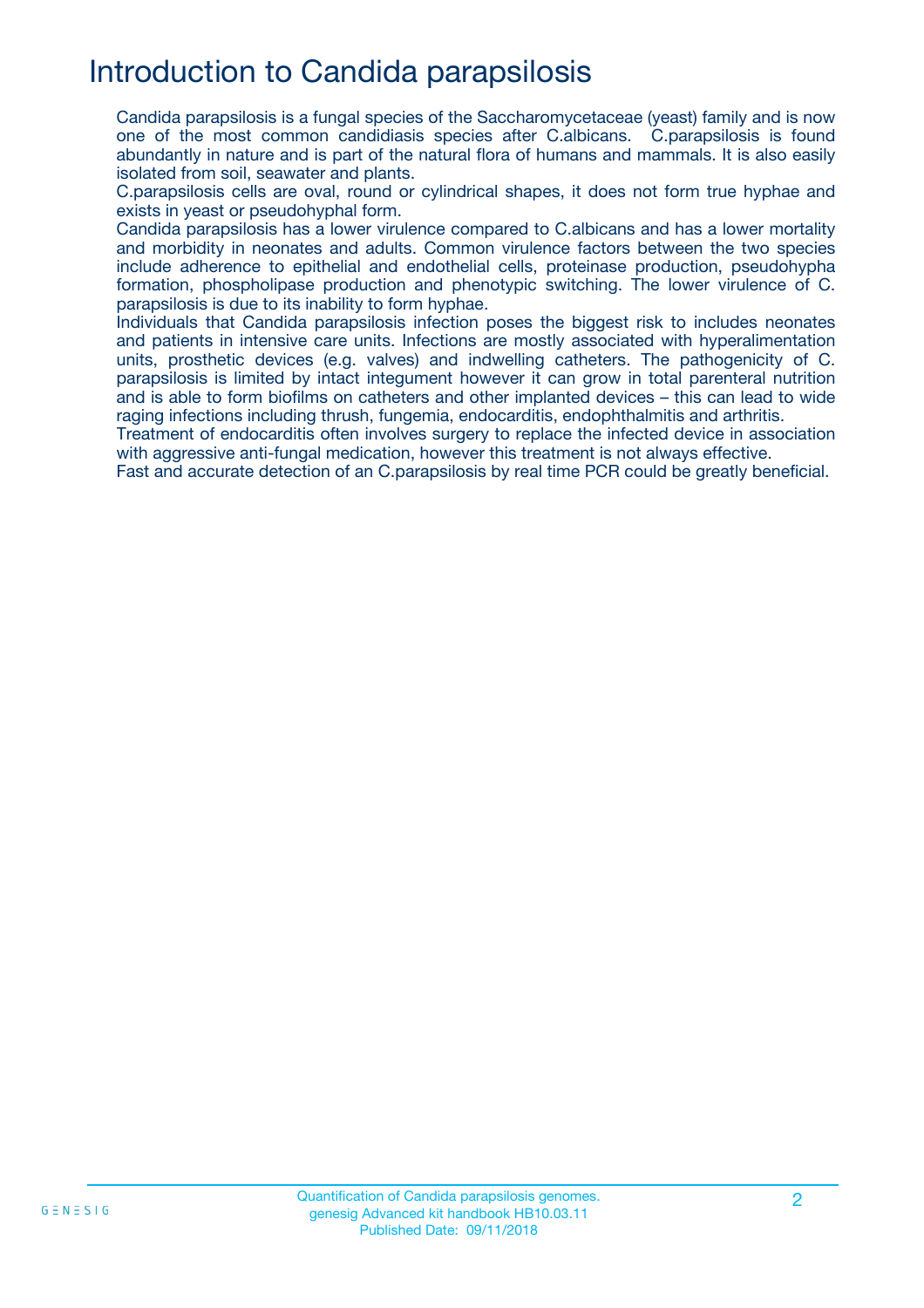## **Specificity**

The Primerdesign genesig Kit for Candida parapsilosis (C.parapsilosis) genomes is designed for the in vitro quantification of C.parapsilosis genomes. The kit is designed to have a broad detection profile. Specifically, the primers represent 100% homology with over 95% of the NCBI database reference sequences available at the time of design.

The dynamics of genetic variation means that new sequence information may become available after the initial design. Primerdesign periodically reviews the detection profiles of our kits and when required releases new versions.

If you require further information, or have a specific question about the detection profile of this kit then please send an e.mail to enquiry@primerdesign.co.uk and our bioinformatics team will answer your question.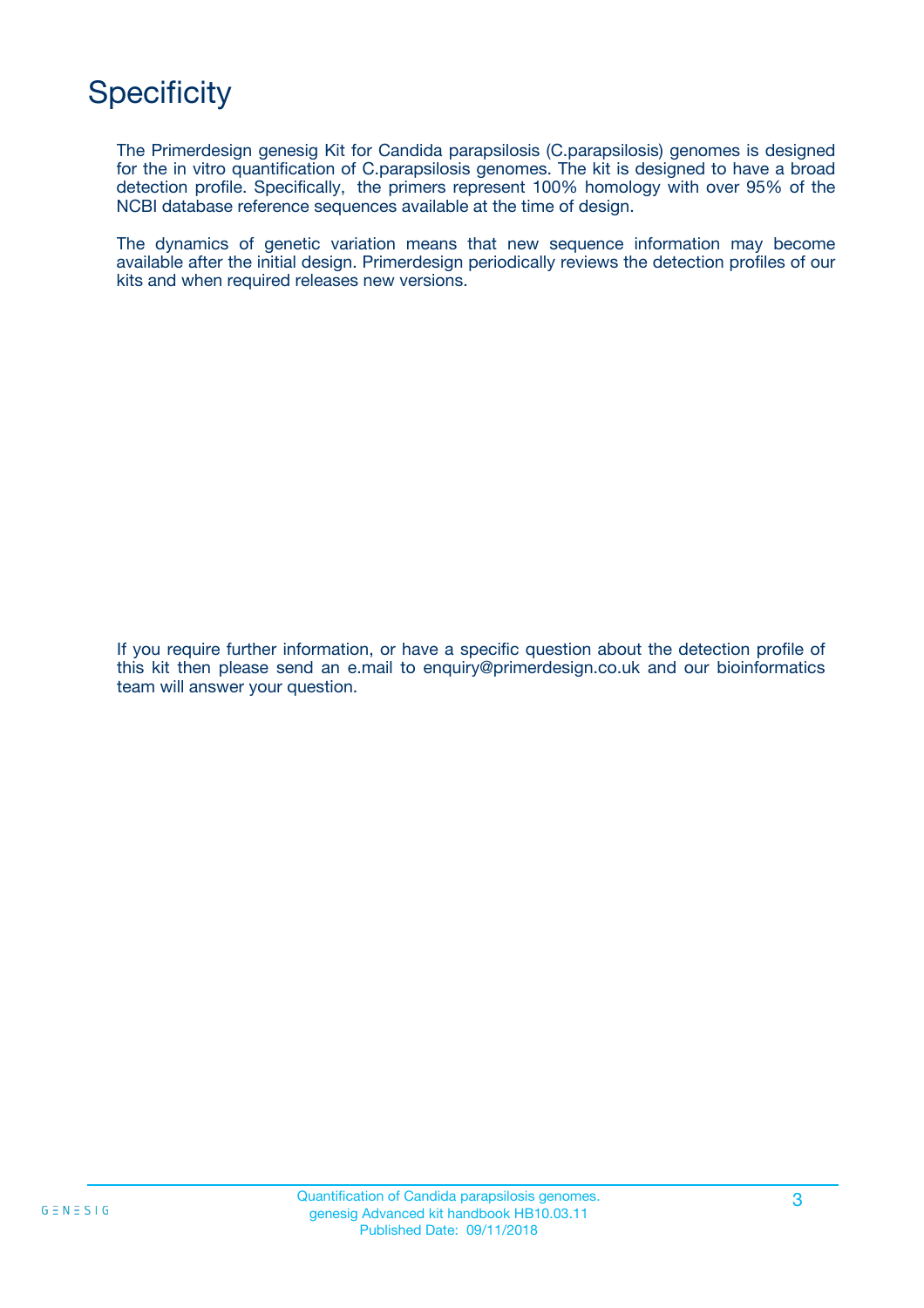## Kit contents

- **C.parapsilosis specific primer/probe mix (150 reactions BROWN)** FAM labelled
- **C.parapsilosis positive control template (for Standard curve RED)**
- **Internal extraction control primer/probe mix (150 reactions BROWN)** VIC labelled as standard
- **Internal extraction control DNA (150 reactions BLUE)**
- **Endogenous control primer/probe mix (150 reactions BROWN)** FAM labelled
- **RNase/DNase free water (WHITE)** for resuspension of primer/probe mixes
- **Template preparation buffer (YELLOW)** for resuspension of internal control template, positive control template and standard curve preparation

### Reagents and equipment to be supplied by the user

#### **Real-time PCR Instrument**

#### **Extraction kit**

This kit is recommended for use with genesig Easy DNA/RNA extraction kit. However, it is designed to work well with all processes that yield high quality RNA and DNA with minimal PCR inhibitors.

#### **oasig**TM **lyophilised or Precision**®**PLUS 2X qPCR Master Mix**

This kit is intended for use with oasig or PrecisionPLUS2X qPCR Master Mix.

**Pipettors and Tips**

**Vortex and centrifuge**

#### **Thin walled 1.5 ml PCR reaction tubes**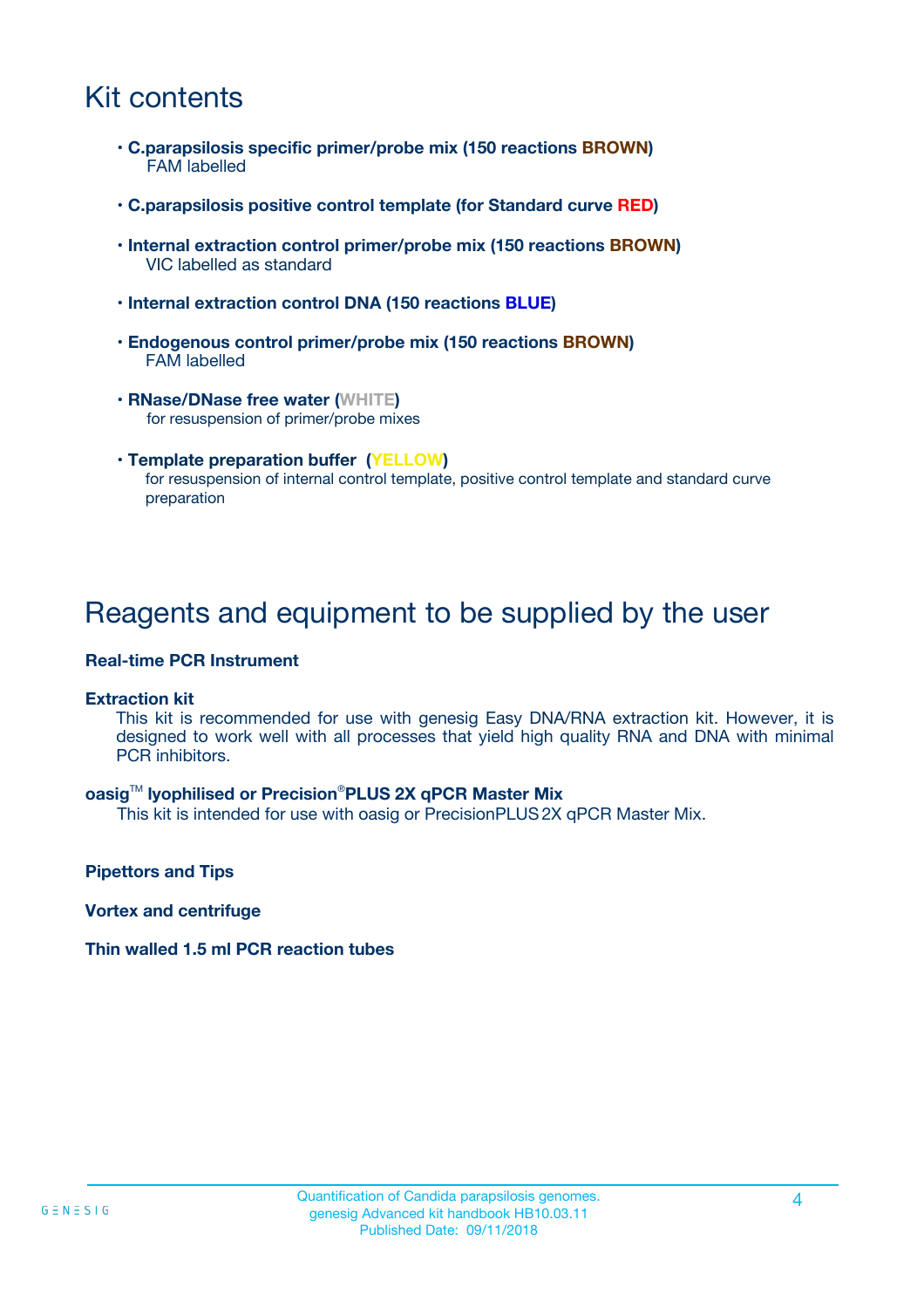### Kit storage and stability

This kit is stable at room temperature but should be stored at -20ºC on arrival. Once the lyophilised components have been resuspended they should not be exposed to temperatures above -20°C for longer than 30 minutes at a time and unnecessary repeated freeze/thawing should be avoided. The kit is stable for six months from the date of resuspension under these circumstances.

If a standard curve dilution series is prepared this can be stored frozen for an extended period. If you see any degradation in this serial dilution a fresh standard curve can be prepared from the positive control.

Primerdesign does not recommend using the kit after the expiry date stated on the pack.

### Suitable sample material

All kinds of sample material suited for PCR amplification can be used. Please ensure the samples are suitable in terms of purity, concentration, and DNA integrity (An internal PCR control is supplied to test for non specific PCR inhibitors). Always run at least one negative control with the samples. To prepare a negative-control, replace the template DNA sample with RNase/DNase free water.

### Dynamic range of test

Under optimal PCR conditions genesig C.parapsilosis detection kits have very high priming efficiencies of >95% and can detect less than 100 copies of target template.

### Notices and disclaimers

This product is developed, designed and sold for research purposes only. It is not intended for human diagnostic or drug purposes or to be administered to humans unless clearly expressed for that purpose by the Food and Drug Administration in the USA or the appropriate regulatory authorities in the country of use. During the warranty period Primerdesign genesig detection kits allow precise and reproducible data recovery combined with excellent sensitivity. For data obtained by violation to the general GLP guidelines and the manufacturer's recommendations the right to claim under guarantee is expired. PCR is a proprietary technology covered by several US and foreign patents. These patents are owned by Roche Molecular Systems Inc. and have been sub-licensed by PE Corporation in certain fields. Depending on your specific application you may need a license from Roche or PE to practice PCR. Additional information on purchasing licenses to practice the PCR process may be obtained by contacting the Director of Licensing at Roche Molecular Systems, 1145 Atlantic Avenue, Alameda, CA 94501 or Applied Biosystems business group of the Applera Corporation, 850 Lincoln Centre Drive, Foster City, CA 94404. In addition, the 5' nuclease assay and other homogeneous amplification methods used in connection with the PCR process may be covered by U.S. Patents 5,210,015 and 5,487,972, owned by Roche Molecular Systems, Inc, and by U.S. Patent 5,538,848, owned by The Perkin-Elmer Corporation.

## Trademarks

Primerdesign™ is a trademark of Primerdesign Ltd.

genesig $^\circledR$  is a registered trademark of Primerdesign Ltd.

The PCR process is covered by US Patents 4,683,195, and 4,683,202 and foreign equivalents owned by Hoffmann-La Roche AG. BI, ABI PRISM® GeneAmp® and MicroAmp® are registered trademarks of the Applera Genomics (Applied Biosystems Corporation). BIOMEK® is a registered trademark of Beckman Instruments, Inc.; iCycler™ is a registered trademark of Bio-Rad Laboratories, Rotor-Gene is a trademark of Corbett Research. LightCycler™ is a registered trademark of the Idaho Technology Inc. GeneAmp®, TaqMan® and AmpliTaqGold® are registered trademarks of Roche Molecular Systems, Inc., The purchase of the Primerdesign™ reagents cannot be construed as an authorization or implicit license to practice PCR under any patents held by Hoffmann-LaRoche Inc.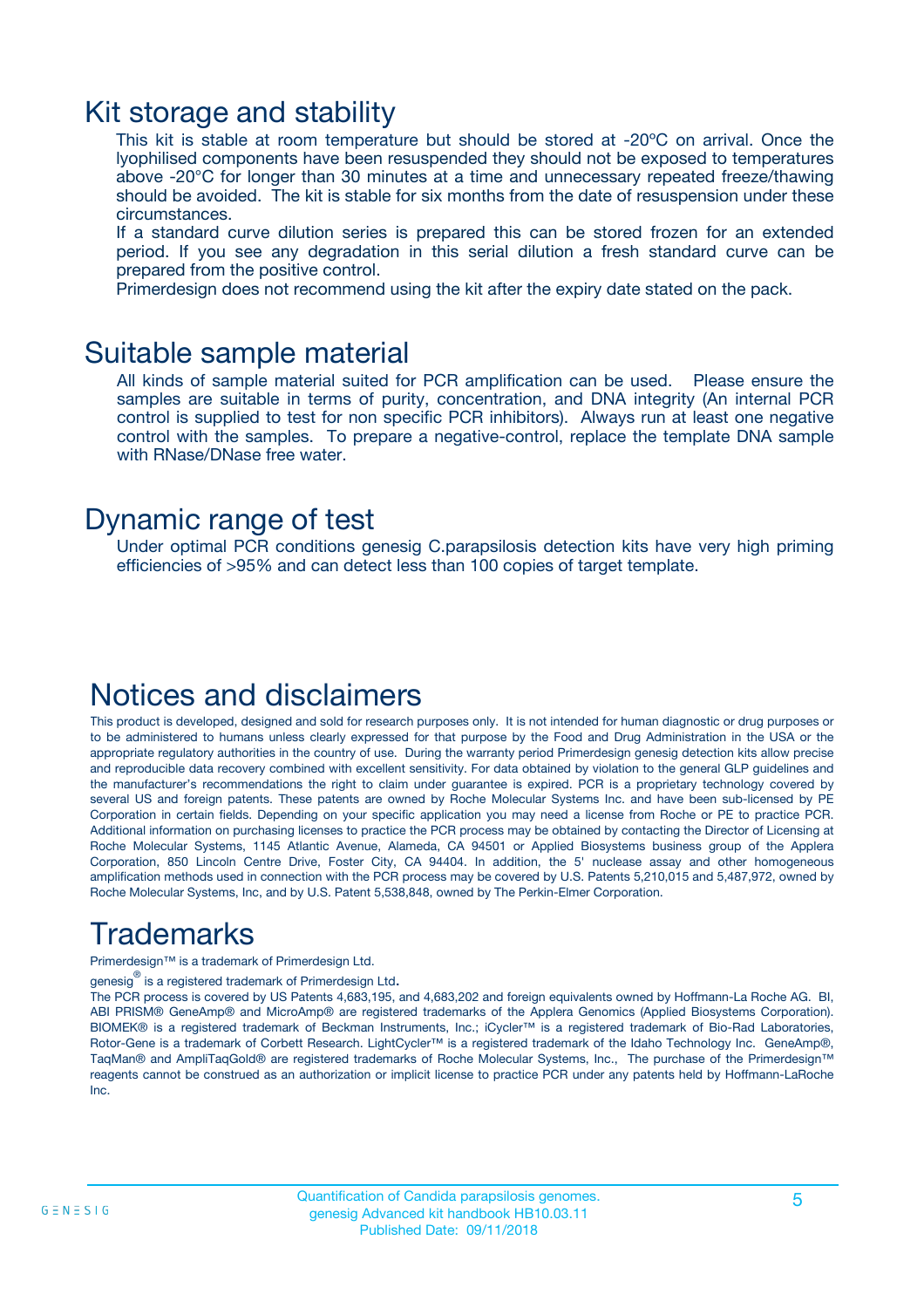## Principles of the test

#### **Real-time PCR**

A C.parapsilosis specific primer and probe mix is provided and this can be detected through the FAM channel.

The primer and probe mix provided exploits the so-called TaqMan® principle. During PCR amplification, forward and reverse primers hybridize to the C.parapsilosis DNA. A fluorogenic probe is included in the same reaction mixture which consists of a DNA probe labeled with a 5`-dye and a 3`-quencher. During PCR amplification, the probe is cleaved and the reporter dye and quencher are separated. The resulting increase in fluorescence can be detected on a range of qPCR platforms.

#### **Positive control**

For copy number determination and as a positive control for the PCR set up, the kit contains a positive control template. This can be used to generate a standard curve of C.parapsilosis copy number / Cq value. Alternatively the positive control can be used at a single dilution where full quantitative analysis of the samples is not required. Each time the kit is used, at least one positive control reaction must be included in the run. A positive result indicates that the primers and probes for detecting the target C.parapsilosis gene worked properly in that particular experimental scenario. If a negative result is obtained the test results are invalid and must be repeated. Care should be taken to ensure that the positive control does not contaminate any other kit component which would lead to false-positive results. This can be achieved by handling this component in a Post PCR environment. Care should also be taken to avoid cross-contamination of other samples when adding the positive control to the run. This can be avoided by sealing all other samples and negative controls before pipetting the positive control into the positive control well.

#### **Negative control**

To validate any positive findings a negative control reaction should be included every time the kit is used. For this reaction the RNase/DNase free water should be used instead of template. A negative result indicates that the reagents have not become contaminated while setting up the run.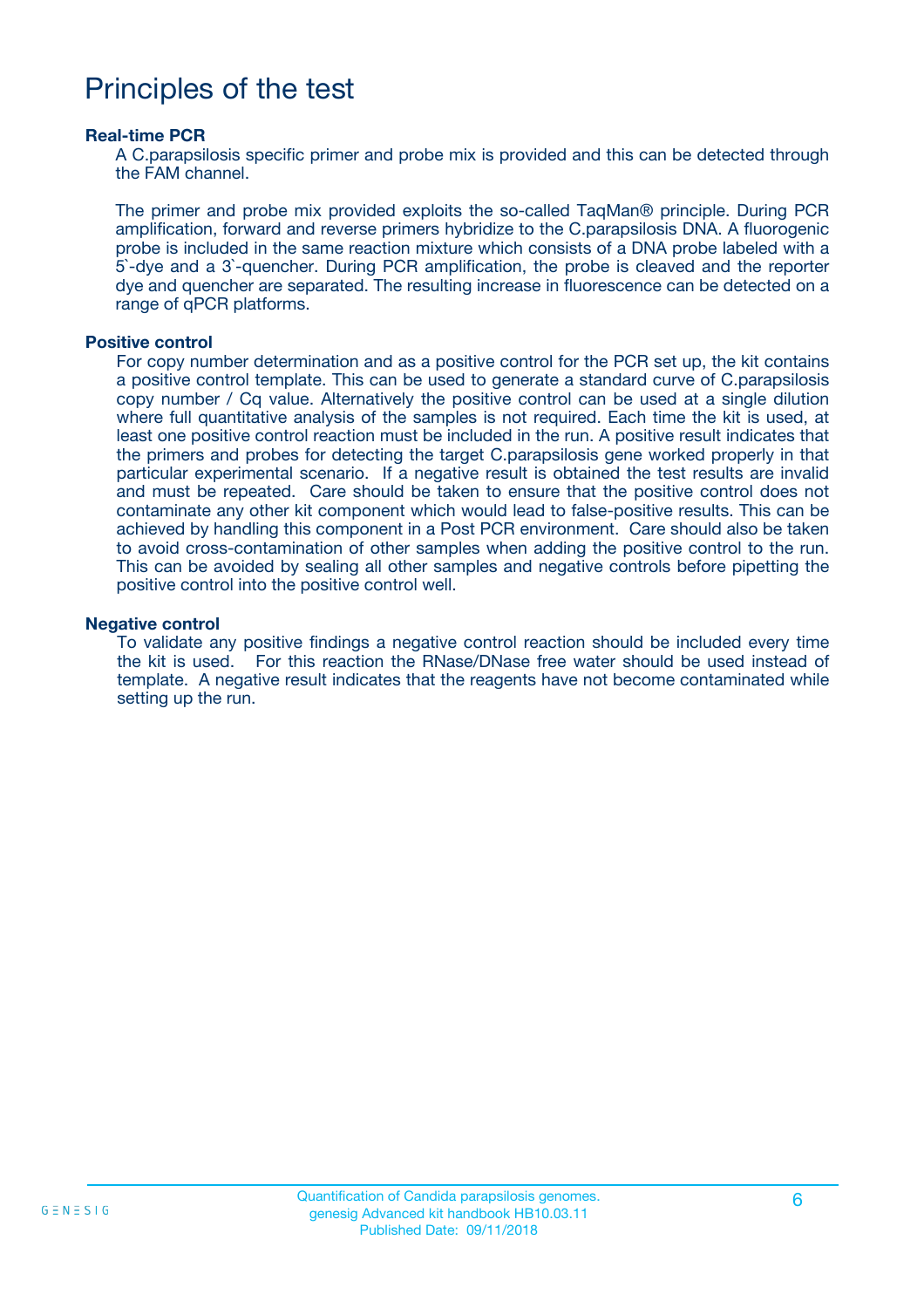#### **Internal DNA extraction control**

When performing DNA extraction, it is often advantageous to have an exogenous source of DNA template that is spiked into the lysis buffer. This control DNA is then co-purified with the sample DNA and can be detected as a positive control for the extraction process. Successful co-purification and qPCR for the control DNA also indicates that PCR inhibitors are not present at a high concentration.

A separate primer and probe mix are supplied with this kit to detect the exogenous DNA using qPCR. The primers are present at PCR limiting concentrations which allows multiplexing with the target sequence primers. Amplification of the control DNA does not interfere with detection of the C.parapsilosis target DNA even when present at low copy number. The Internal control is detected through the VIC channel and gives a Cq value of 28+/-3.

#### **Endogenous control**

To confirm extraction of a valid biological template, a primer and probe mix is included to detect an endogenous gene. Detection of the endogenous control is through the FAM channel and it is NOT therefore possible to perform a multiplex with the C.parapsilosis primers. A poor endogenous control signal may indicate that the sample did not contain sufficient biological material.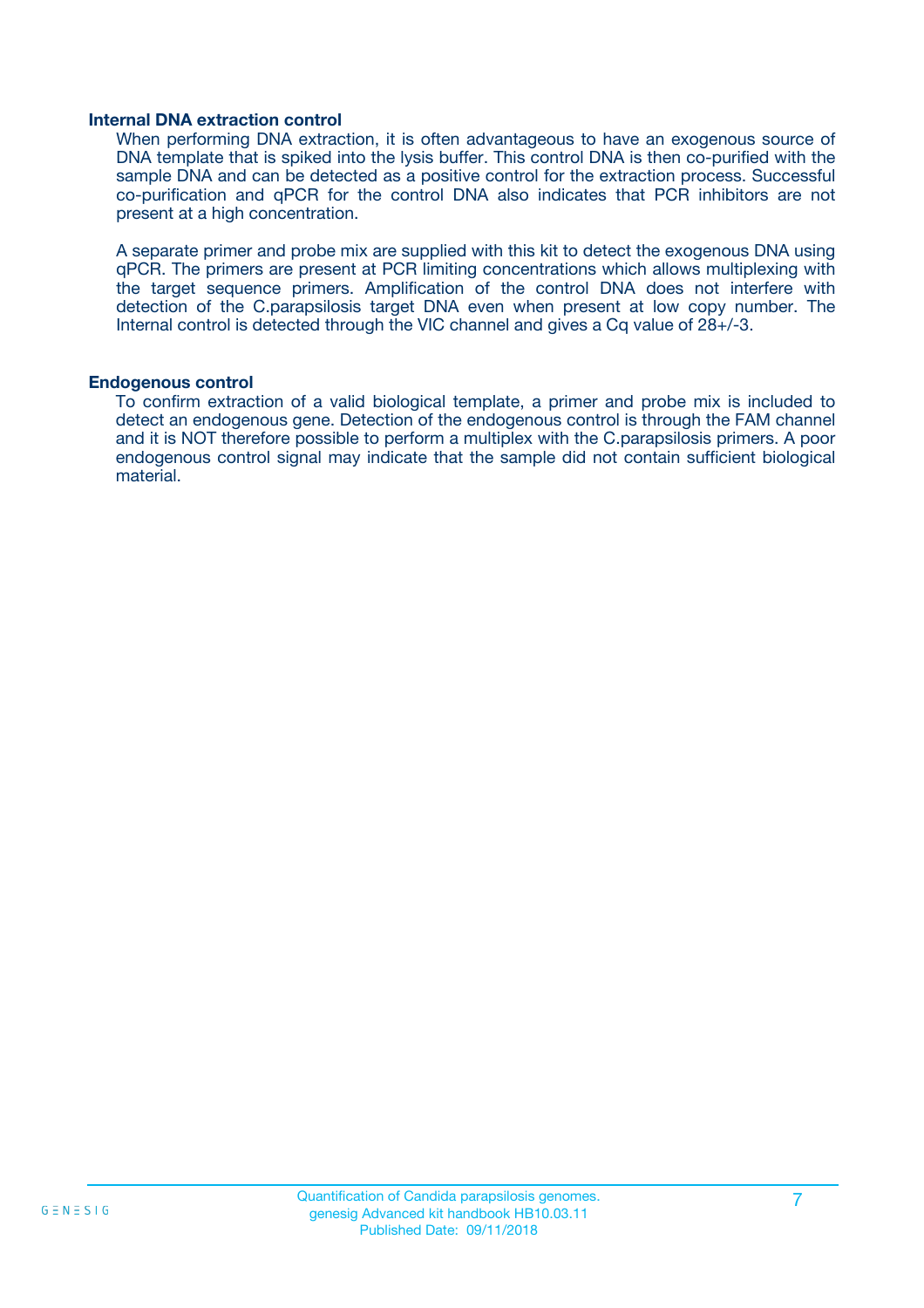### Resuspension protocol

To minimize the risk of contamination with foreign DNA, we recommend that all pipetting be performed in a PCR clean environment. Ideally this would be a designated PCR lab or PCR cabinet. Filter tips are recommended for all pipetting steps.

- **1. Pulse-spin each tube in a centrifuge before opening.** This will ensure lyophilised primer and probe mix is in the base of the tube and is not spilt upon opening the tube.
- **2. Resuspend the primer/probe mixes in the RNase/DNase free water supplied, according to the table below:**

To ensure complete resuspension, vortex each tube thoroughly.

| Component - resuspend in water                       |             |  |
|------------------------------------------------------|-------------|--|
| <b>Pre-PCR pack</b>                                  |             |  |
| C.parapsilosis primer/probe mix (BROWN)              | $165$ µl    |  |
| Internal extraction control primer/probe mix (BROWN) | $165$ $\mu$ |  |
| Endogenous control primer/probe mix (BROWN)          | 165 µl      |  |

**3. Resuspend the internal control template and positive control template in the template preparation buffer supplied, according to the table below:** To ensure complete resuspension, vortex each tube thoroughly.

| Component - resuspend in template preparation buffer |  |  |
|------------------------------------------------------|--|--|
| <b>Pre-PCR heat-sealed foil</b>                      |  |  |
| Internal extraction control DNA (BLUE)               |  |  |
| <b>Post-PCR heat-sealed foil</b>                     |  |  |
| C. parapsilosis Positive Control Template (RED) *    |  |  |

\* This component contains high copy number template and is a VERY significant contamination risk. It must be opened and handled in a separate laboratory environment, away from the other components.

### DNA extraction

The internal extraction control DNA can be added either to the DNA lysis/extraction buffer or to the DNA sample once it has been resuspended in lysis buffer.

**DO NOT add the internal extraction control DNA directly to the unprocessed biological sample as this will lead to degradation and a loss in signal.**

- **1. Add 4µl of the Internal extraction control DNA (BLUE) to each sample in DNA lysis/extraction buffer per sample.**
- **2. Complete DNA extraction according to the manufacturers protocols.**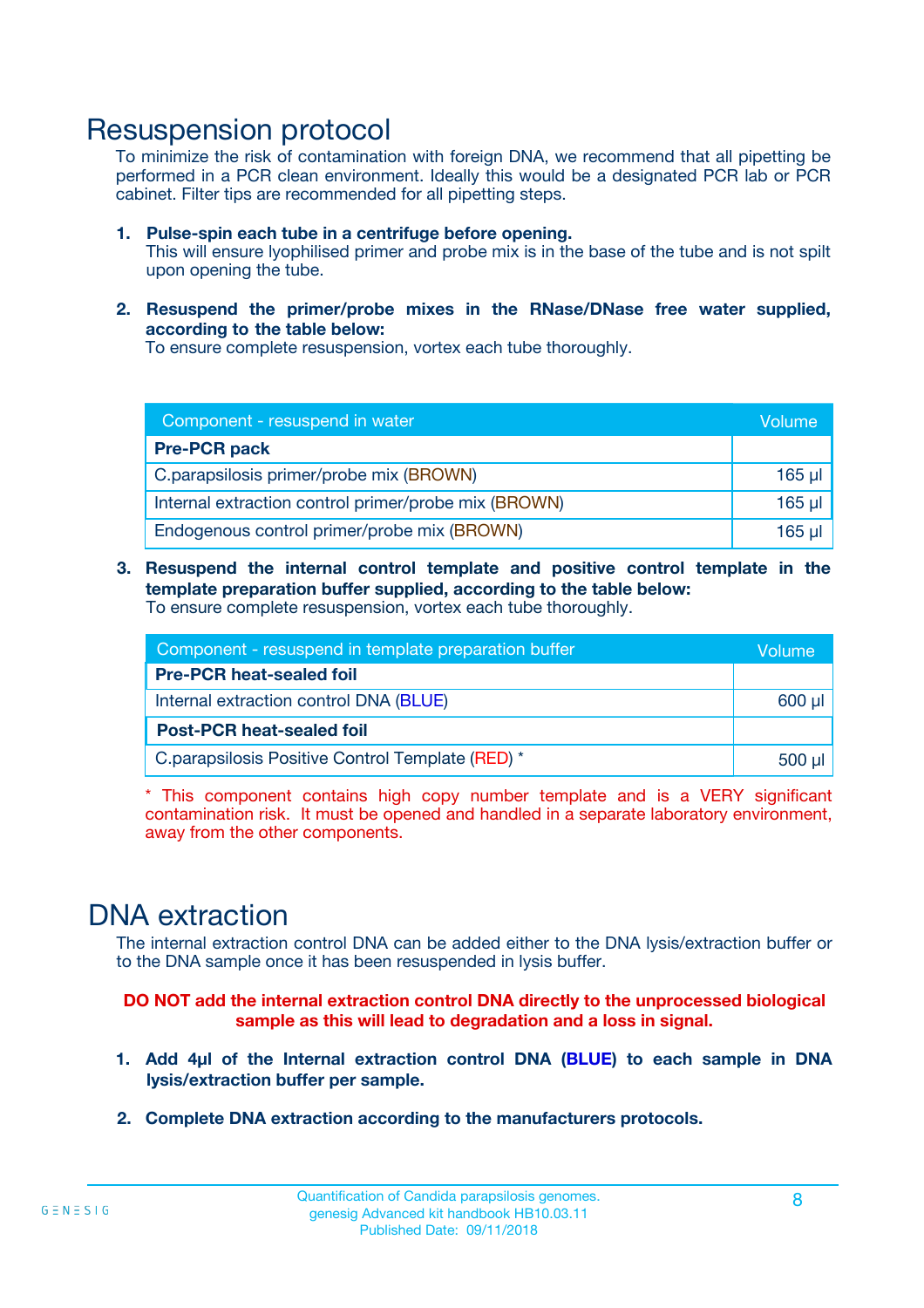## qPCR detection protocol

**1. For each DNA sample prepare a reaction mix according to the table below:** Include sufficient reactions for positive and negative controls.

| Component                                            | Volume   |
|------------------------------------------------------|----------|
| oasig or PrecisionPLUS 2X qPCR Master Mix            | $10 \mu$ |
| C.parapsilosis primer/probe mix (BROWN)              | 1 µI     |
| Internal extraction control primer/probe mix (BROWN) | 1 µl     |
| <b>RNase/DNase free water (WHITE)</b>                | $3 \mu$  |
| <b>Final Volume</b>                                  | 15 µl    |

**2. For each DNA sample prepare an endogenous control reaction according to the table below (Optional):**

**This control reaction will provide useful information regarding the quality of the biological sample.**

| Component                                   | Volume   |
|---------------------------------------------|----------|
| oasig or PrecisionPLUS 2X qPCR Master Mix   | $10 \mu$ |
| Endogenous control primer/probe mix (BROWN) | 1 µI     |
| <b>RNase/DNase free water (WHITE)</b>       | $4 \mu$  |
| <b>Final Volume</b>                         | 15 µl    |

- **3. Pipette 15µl of each mix into individual wells according to your qPCR experimental plate set up.**
- **4. Prepare sample DNA templates for each of your samples.**
- **5. Pipette 5µl of DNA template into each well, according to your experimental plate set up.**

For negative control wells use 5µl of RNase/DNase free water. The final volume in each well is 20ul.

**6. If a standard curve is included for quantitative analysis, prepare a reaction mix according to the table below:**

| Component                                 | Volume   |
|-------------------------------------------|----------|
| oasig or PrecisionPLUS 2X qPCR Master Mix | $10 \mu$ |
| C.parapsilosis primer/probe mix (BROWN)   | 1 µI -   |
| <b>RNase/DNase free water (WHITE)</b>     | 4 µl     |
| <b>Final Volume</b>                       | 15 µl    |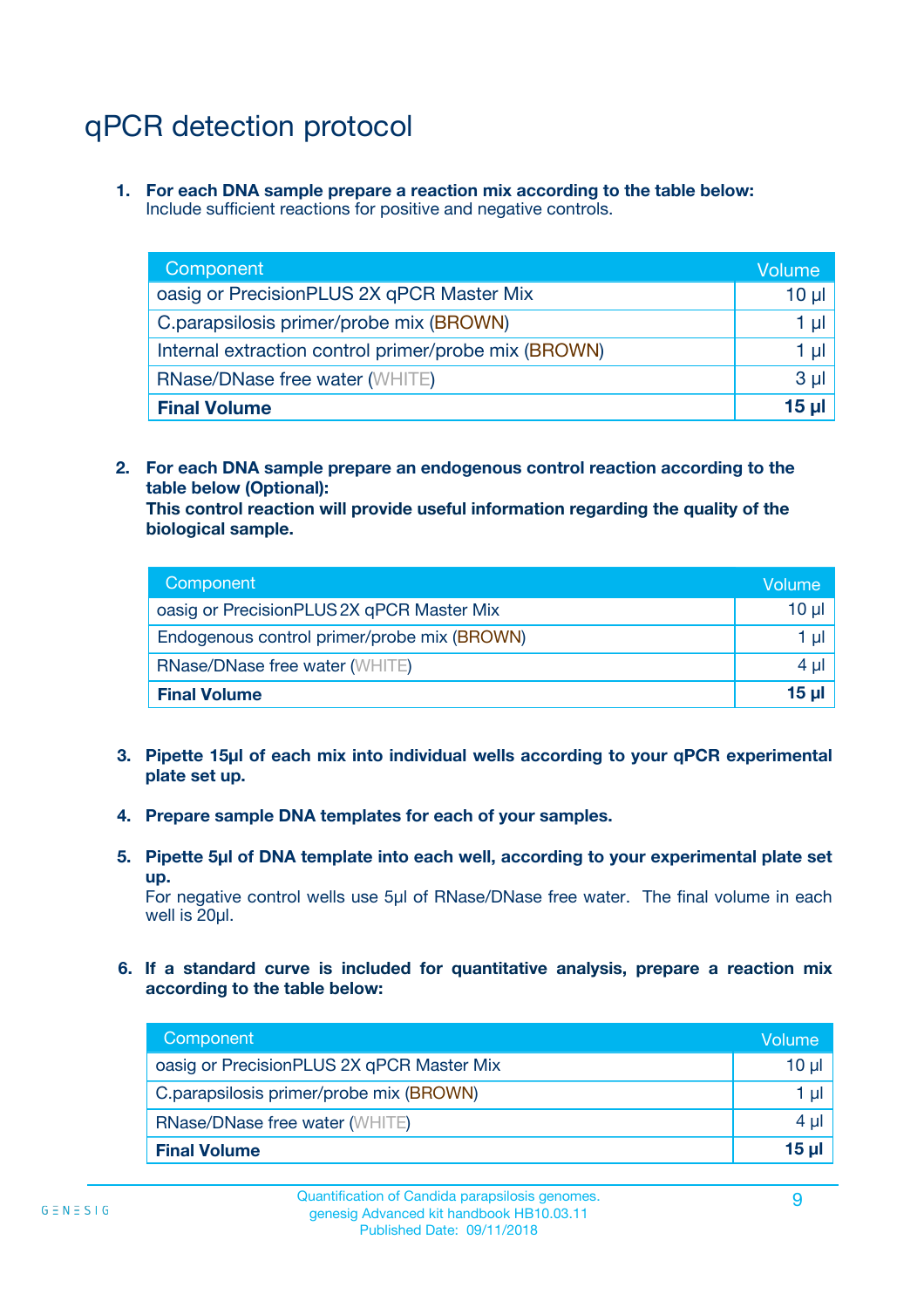#### **7. Preparation of standard curve dilution series.**

- 1) Pipette 90µl of template preparation buffer into 5 tubes and label 2-6
- 2) Pipette 10µl of Positive Control Template (RED) into tube 2
- 3) Vortex thoroughly
- 4) Change pipette tip and pipette 10µl from tube 2 into tube 3
- 5) Vortex thoroughly

Repeat steps 4 and 5 to complete the dilution series

| <b>Standard Curve</b>         | <b>Copy Number</b>     |
|-------------------------------|------------------------|
| Tube 1 Positive control (RED) | $2 \times 10^5$ per µl |
| Tube 2                        | $2 \times 10^4$ per µl |
| Tube 3                        | $2 \times 10^3$ per µl |
| Tube 4                        | $2 \times 10^2$ per µl |
| Tube 5                        | $20$ per $\mu$         |
| Tube 6                        | 2 per µl               |

**8. Pipette 5µl of standard template into each well for the standard curve according to your experimental plate set up.**

#### The final volume in each well is 20µl.

## qPCR amplification protocol

Amplification conditions using oasig or PrecisionPLUS 2X qPCR Master Mix.

|             | <b>Step</b>       | <b>Time</b>     | Temp    |
|-------------|-------------------|-----------------|---------|
|             | Enzyme activation | 2 min           | 95 °C   |
| Cycling x50 | Denaturation      | 10 <sub>s</sub> | 95 $°C$ |
|             | DATA COLLECTION * | 60 s            | 60 °C   |

\* Fluorogenic data should be collected during this step through the FAM and VIC channels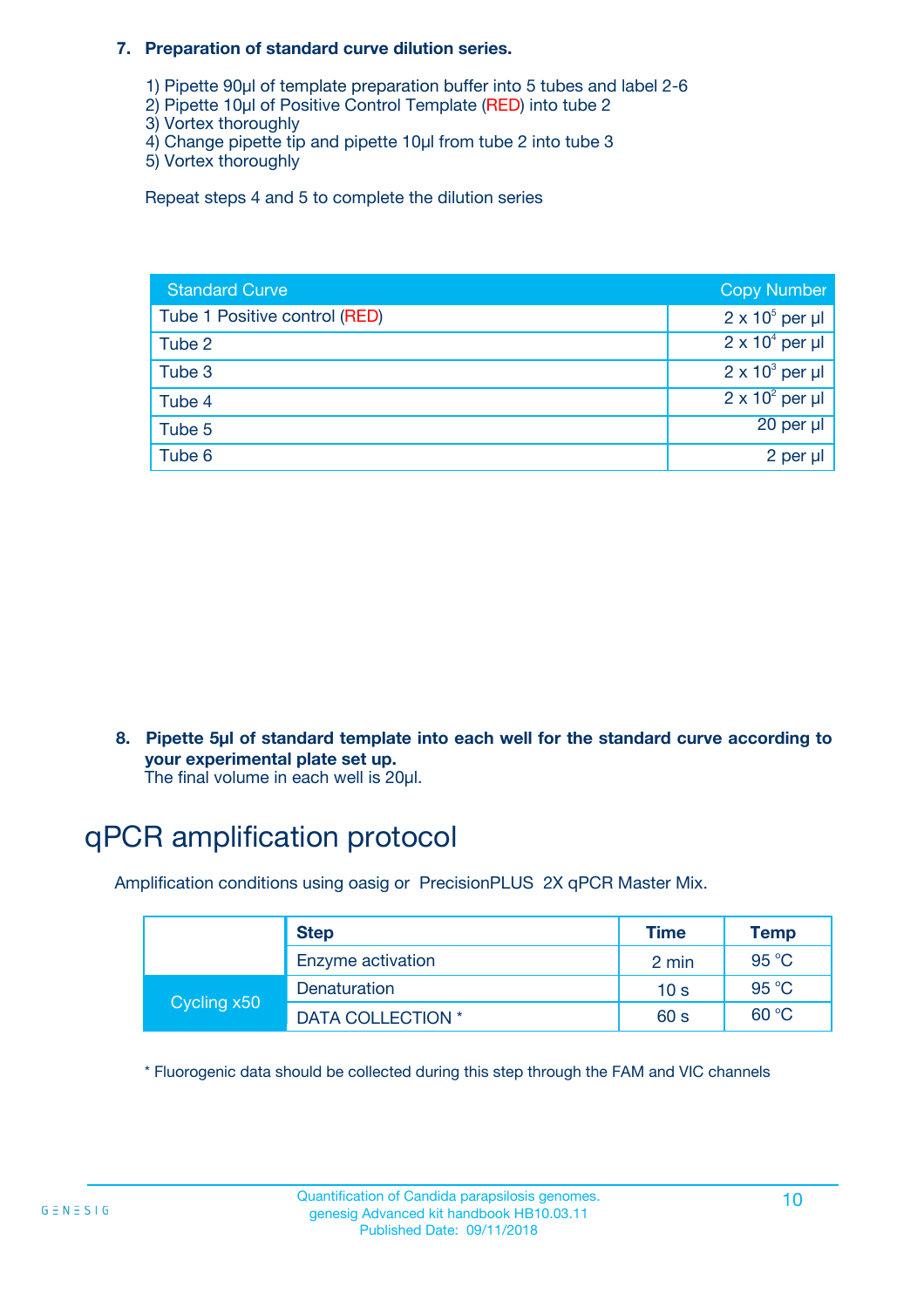# Interpretation of results

| <b>Target</b><br>(FAM) | <b>Internal</b><br>control<br>(NIC) | <b>Positive</b><br>control | <b>Negative</b><br>control | Interpretation                                                                                                  |
|------------------------|-------------------------------------|----------------------------|----------------------------|-----------------------------------------------------------------------------------------------------------------|
| $\leq 30$              | $+ 1 -$                             | ÷                          |                            | <b>POSITIVE QUANTITATIVE RESULT</b><br>calculate copy number                                                    |
| > 30                   | ٠                                   | ÷                          |                            | <b>POSITIVE QUANTITATIVE RESULT</b><br>calculate copy number                                                    |
| > 30                   |                                     | ÷                          |                            | <b>POSITIVE QUALITATIVE RESULT</b><br>do not report copy number as this<br>may be due to poor sample extraction |
|                        | ÷                                   | ÷                          |                            | <b>NEGATIVE RESULT</b>                                                                                          |
| $+ 1 -$                | $+ 1 -$                             | ÷                          | $\leq$ 35                  | <b>EXPERIMENT FAILED</b><br>due to test contamination                                                           |
| $+$ / -                | $+ 1 -$                             | ÷                          | > 35                       | $\star$                                                                                                         |
|                        |                                     | ÷                          |                            | <b>SAMPLE PREPARATION FAILED</b>                                                                                |
|                        |                                     |                            | $+$ /                      | <b>EXPERIMENT FAILED</b>                                                                                        |

Positive control template (**RED**) is expected to amplify between Cq 16 and 23. Failure to satisfy this quality control criterion is a strong indication that the experiment has been compromised.

\*Where the test sample is positive and the negative control is positive with a  $Ca > 35$ , the sample must be reinterpreted based on the relative signal strength of the two results:



If the sample amplifies  $> 5$  Cq earlier than the negative control then the sample should be reinterpreted (via the table above) with the negative control verified as negative.



If the sample amplifies  $< 5$  Cq earlier than the negative control then the positive sample result is invalidated and<br>the result should be determined  $the$  result should be inconclusive due to test contamination. The test for this sample should be repeated.